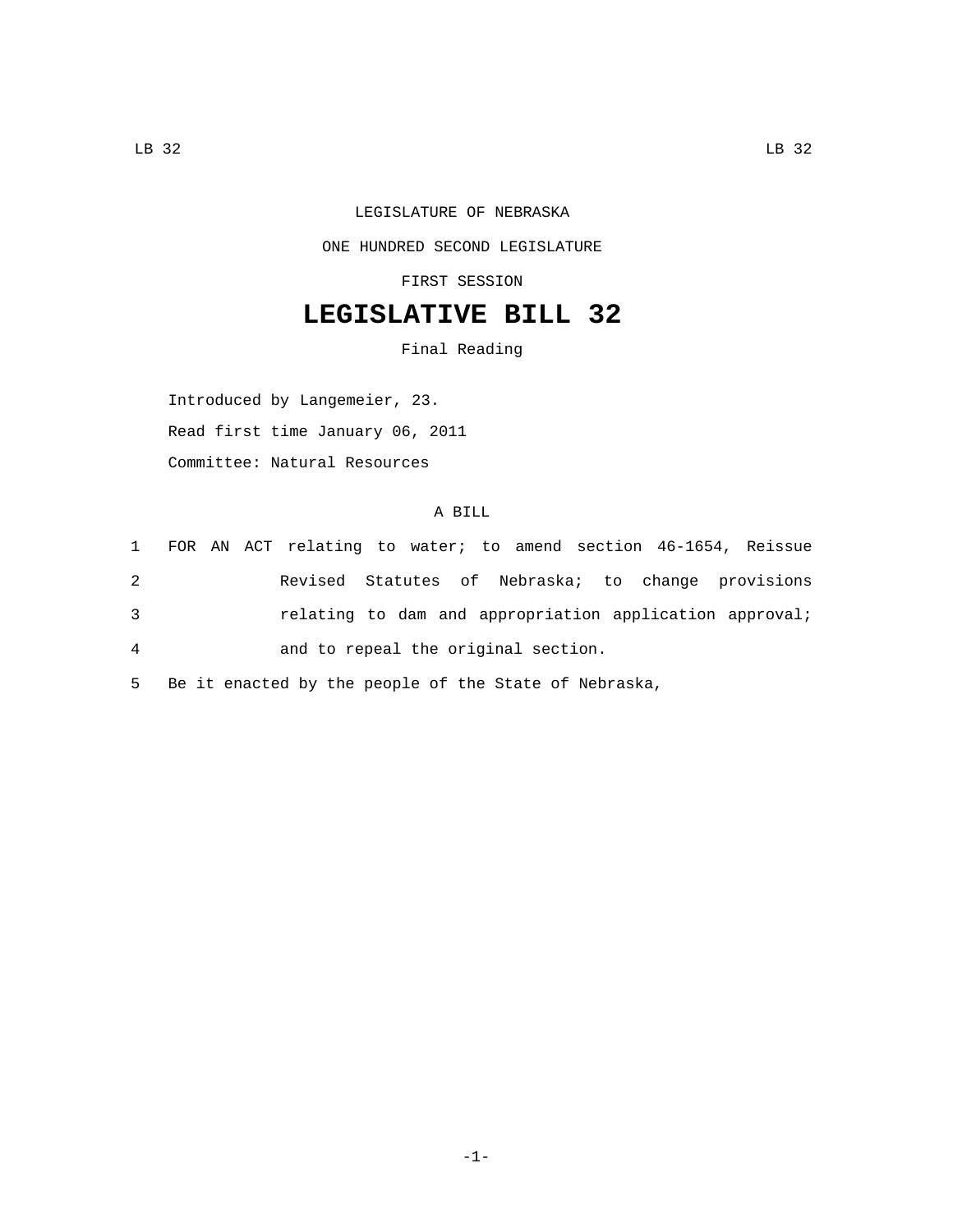Section 1. Section 46-1654, Reissue Revised Statutes of 2 Nebraska, is amended to read:

 46-1654 (1) Approval of applications for which approval under sections 46-233 to 46-242 is not required shall be issued within ninety days after receipt of the completed application plus any extensions of time required to resolve matters diligently pursued by the applicant. At the discretion of the department, one or more 8 public hearings may be held on an application.

 (2) Approval of applications under the Safety of Dams and Reservoirs Act, for which approval under sections 46-233 to 46-242 is required, shall not be issued until all pending matters before the department under the Safety of Dams and Reservoirs Act or such 13 sections have been resolved and approved. Approval under the act and approval under such sections shall be issued simultaneously.

 (3) Application approval shall be granted with terms, conditions, and limitations necessary to safeguard life and property.

 (4) If actual construction, reconstruction, enlargement, alteration, breach, removal, or abandonment of the dam is not commenced within the time established by the department, the application approval becomes void, except that the department may, upon written application and for good cause shown, extend the time for commencing construction, reconstruction, enlargement, alteration, breach, removal, or abandonment. If approval under sections 46-233 to 46-242 is also required, the department may not extend the time for commencing construction without following the procedures and granting

-2-